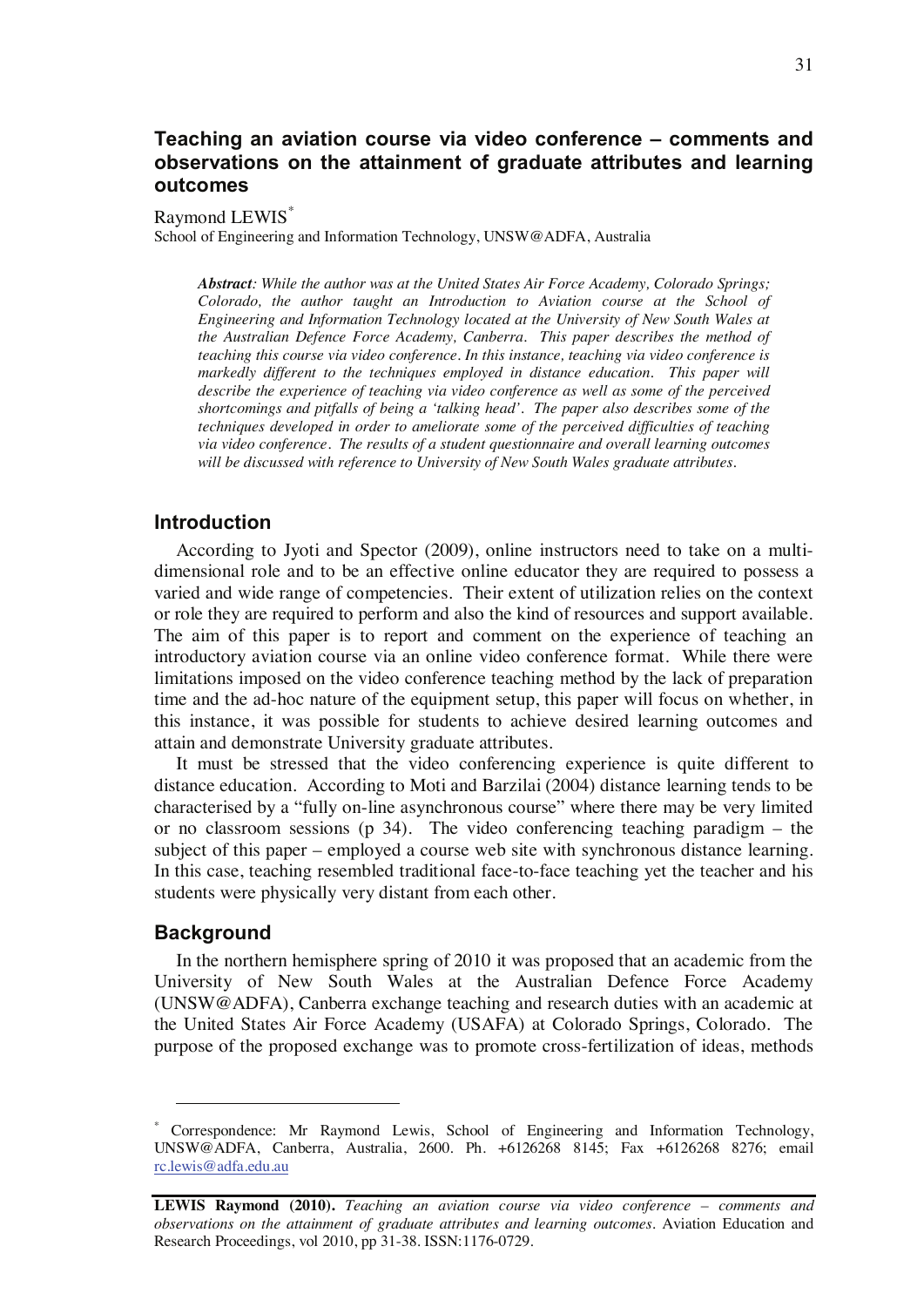and norms (to include learning-centred development) within the teaching and research environments of the two institutions.

The author arrived at USAFA in February (shortly after the commencement of the spring semester) and commenced teaching an aeronautics course. The American professor however, encountered inordinate delays in the processing of his Australian visa. After the commencement of the southern hemisphere autumn semester and when the issuance of an Australian visa for the American professor was deemed to be problematic, it was decided to deliver the UNSW@ADFA course via video conference. Because the author was familiar with the course content and because of the extra complication of delivering this course content via, (for the personnel involved), a novel medium, it was decided that the Australian academic would be the logical choice to deliver the course to his students in Australia.

The course, Introduction to Aviation – provides an introduction to flight. Within an historical framework, the student is introduced to the basic science of flight with regard to the development of aerofoils, airframes and propulsive technologies. When delivered in a traditional lecture theatre environment, the lectures are designed to highlight key areas in the advancement of aviation as a discipline. As well as being a core course for pilot candidates undertaking a Bachelor of Technology (Aviation) degree program, the course is offered to other undergraduate students at the University College of UNSW@ADFA as a general education course.

In preparation for this course, which was to have been delivered by the visiting professor from USAFA, a repository of course material – lecture outlines; lecture Powerpoint slide presentations; library course reserve reading list links; essay reference materials as well as course outlines and numerous instruction and tip documents were set up in an online University-sponsored website. Also, fortunately, in preparation for the 'hand-over' to the American professor, the author had arrived at USAFA with an electronic copy of most of his lecture material.

Using a website (course supported site) as a teaching resource can itself be problematic. Dehoney and Reeves (1999) reported on a study that found that most university web-based resources were static web pages containing course information and syllabus material. Such was the case with the web-based material for Introduction to Aviation. It was planned that when the American professor took over the course in Australia, he would re-engineer the course material and web-based course material and bring to the course his experience and teaching expertise. In the teaching paradigm where the video conferencing format was adopted at short notice, the course-supported website was used solely as a repository of course material.

Video conferencing, as a term, embraces many technologies and communication styles. In the past, the technology encompassed microwave transmission, satellites, optical fibres and ISDN (Coventry, 1995). Initially, the use of ISDN (dedicated telephone-line connection) was considered in order to accomplish video conferencing between USAFA and UNSW@ADFA - two institutions that both use defence-related security firewalls. In recent times, video conferencing involves the use of video and communication via internet and dedicated internet service provider (ISP) server. For the video conferencing to occur between USAFA and UNSW@ADFA a dedicated firm of software managers; internet service provider (ISP) and consultants were employed. The program name is Nefsis and the team of consultants is based in San Diego, California. Because Nefsis uses a dedicated ISP, communications are reported to be secure and are not blocked by defence-related security firewalls.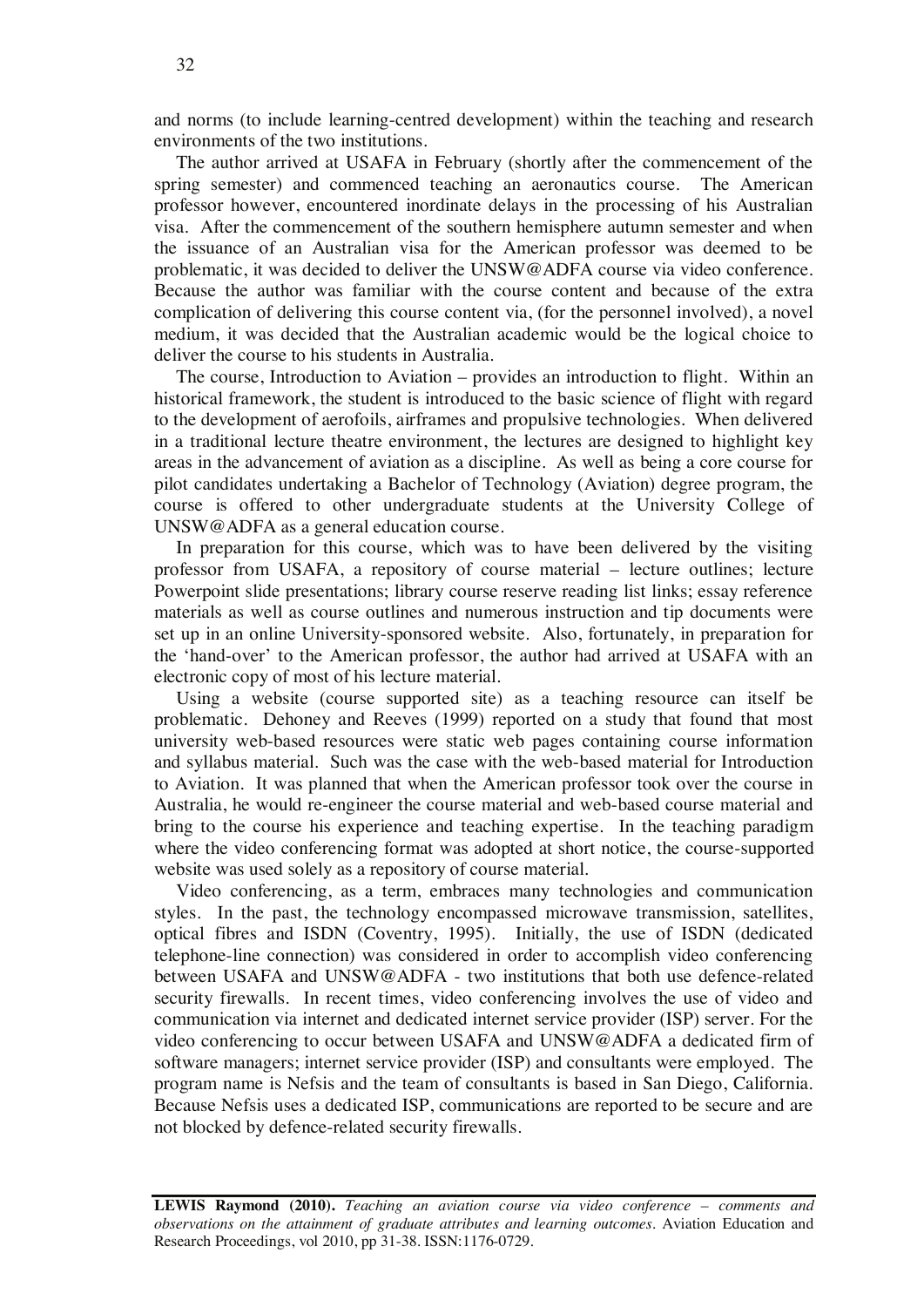#### **Hardware Equipment**

At UNSW@ADFA, a seminar room (which also doubles as a conference room) was further equipped with a Logitech 9000 web camera. The Logitech 9000 web cam is the recommended Nefsis equipment as the Carl Zeiss lens provides excellent picture quality. After some experimentation resulting from voice communication problems within this room, a portable press-to-talk wireless microphone was installed and the inbuilt web camera microphone deactivated. The use of the hand-held, press-to-talk microphone – passed around the seminar room – allowed students to ask questions of the lecturer and conversely, answer the lecturer's questions during lecture presentations.

At USAFA, the lecturer's laptop computer was fitted with the Logitech 9000 web camera and a Plantronics Audio 610 single-ear microphone and headset (again, equipment recommended by Nefsis).

#### **Software Equipment**

The Nefsis software allows the distant lecturer to display PowerPoint presentations; video files (when codec compatible); draw and write on a whiteboard; and 'chat' via a written 'chat room' interface. The last was useful when audio 'dropped out'.

The presenter is also able to allow the classroom the same management rights to all the Nefsis modes. This feature enables students to present to the class and the distant lecturer via all the Nefsis modes.

#### **Video conferencing as a teaching medium**

Coventry (1995) makes the point that the success of video conferencing is highly dependent on the teaching methods adopted. The video conferencing environment differs from the traditional teaching setting in several ways that may have an effect on the method of delivery and presentation of the course. For video conferencing to be effective it must be borne in mind that students are looking at the lecturer on a screen and are not in the same room. Also, visuals and graphics may be displayed differently to the presentation that is normally viewed in a traditional lecture theatre/classroom.

Coventry (1995) asserts that in video conferencing course preparation and planning, one needs to become familiar with the equipment, take into consideration the fact that students are under different learning conditions and redesign visual aids for use with the system. Also one needs to consider how the organisation and management of the course will change.

The task, as described by Coventry (1995), is to determine the extent to which video conferencing, with two-way video, can provide the psychological attributes of face-toface encounters. It is reported in the literature that eighty per cent of human communication is via body language (Hawkins 1987). In fact, many researchers have reported on the difficulties that arise from a lack of eye contact between teacher and student. Willis and Dickinson (1997) maintain that teachers may not be effective if they are not able to maintain eye-contact with their students or are not able to observe students' non-verbal behaviour.

#### **The video conference teaching experience**

The initial experience of teaching via video conference was problematic. It took several lectures to overcome hardware and software problems. The students' use of the hand-held, press-to-talk microphone – passed around the seminar room – solved many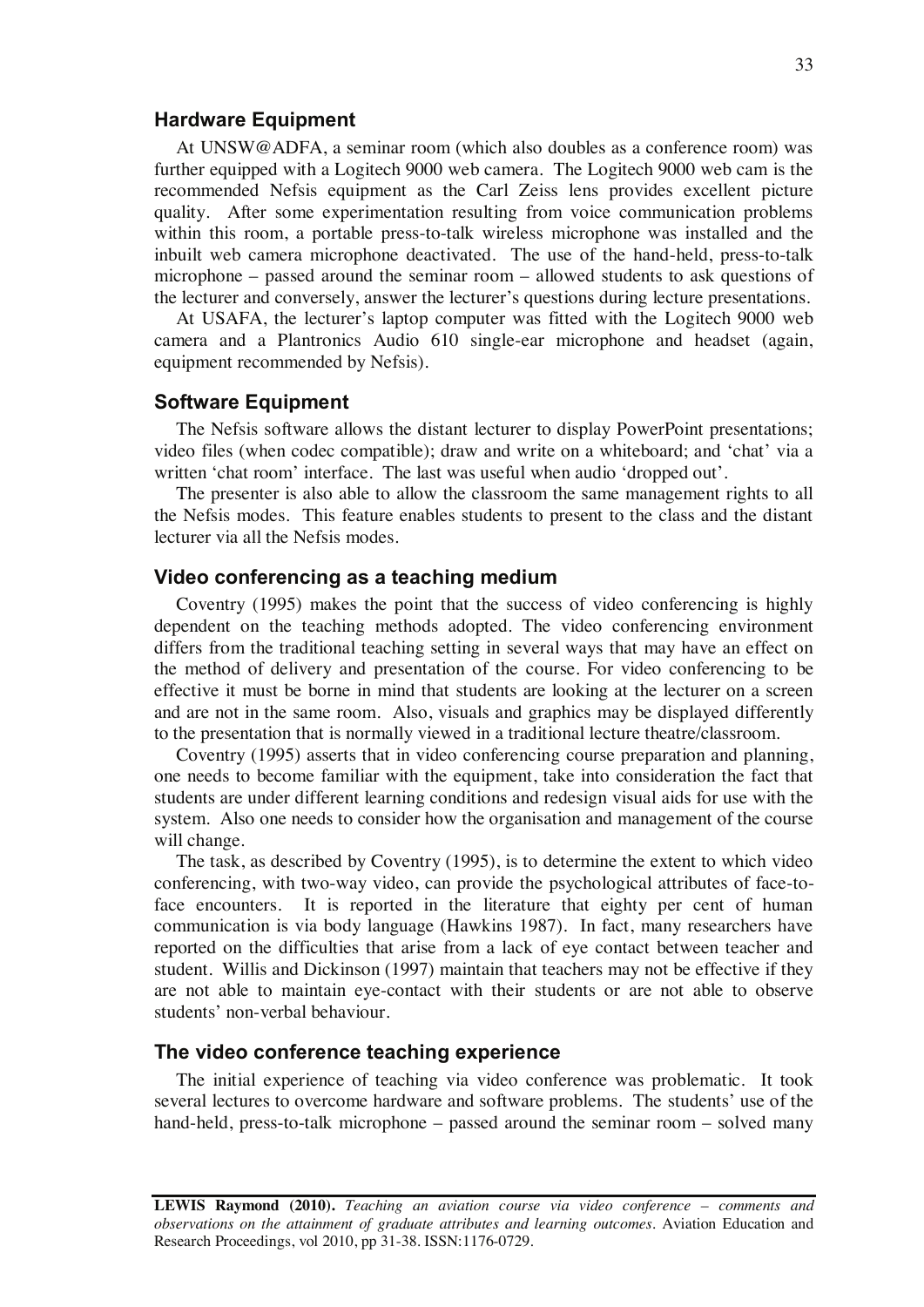of the audio feedback problem experienced by whoever was talking – student or lecturer.

The lecturer developed the very strong perception that he had become 'a talking head'. This perception was ameliorated, to some extent, by asking the students many more questions than would have been normally asked during a traditional lecture format. The use of a class list was instrumental in the asking of these questions. These questions pertained to the course material – the prescribed pre-reading and also questions about the student comprehension of what was required of the assignment tasks. In order to increase the level of student engagement, the lecturer prepared PowerPoint slides of questions which were answered by students as they passed the hand-held microphone around. With the benefit of hindsight, the availability of student photographs would have made this part of the video conferencing experience 'more personal'.

What was missing in the video conferencing format was the use normally made of 'props'. For instance, the model of the reproduction of the clever device, invented by the Wright brothers, whereby they tested 130 or so aerofoil sections in their constructed wind tunnel - see figure 1. With prior planning, the lecturer tasked pairs of students to recover these props from University display cabinets and workshop storage areas; to read about the particular device and then to demonstrate the device to their classmates during the video conference lecture period. In this manner, gas-turbine combustor cans; propellers; models of iconic aircraft; spinning bicycle wheels (to demonstrate gyroscopic precession forces) became part of the lecture content. This stratagem was adopted in order that students would engage more in the lecture content.



**Figure 1: Example of 'Prop', the Wright Brothers Lift Balance [Source: www.grc.nasa.gov/.../wrights/balance.html]** 

The lecturer normally uses very short videos as part of his lecture content – normally shown in a multi-media lecture theatre. The Nefsis software did not support many video formats. Also, the UNSW@ADFA staff and students did not have administrator rights to the computer in the seminar/conference room with the result that many videos that had been used in previous years were unable to be shown. Nevertheless, some short video material could be displayed using the Nefsis program. Also, it is possible to link the classroom display into You Tube, the video sharing website on which users can upload, share, and view videos. You Tube is populated with many aviation-related videos.

The administration of the video conferencing course required the co-operation and assistance of university administrative staff. Test and exam papers were scanned by university administrative staff and e-mailed to the lecturer in Colorado Springs. Student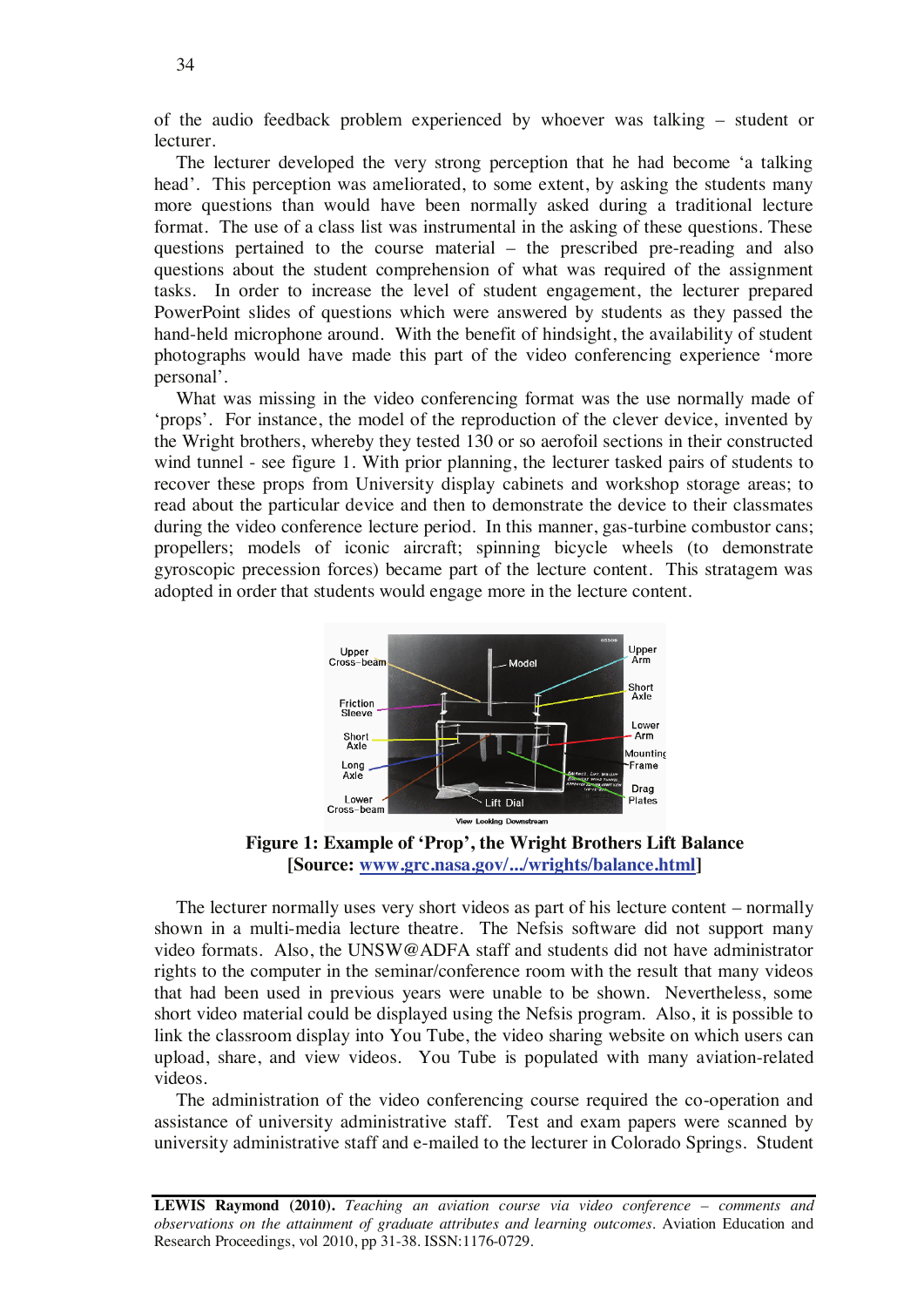essays and assignments were e-mailed to the lecturer who scanned the corrected text (with comments) and e-mailed the document to the student.

Among the graduate attributes of the University of New South Wales are the skills of effective communication; the skills required for collaborative and multidisciplinary work as well as an appreciation of, and responsiveness to, change (UNSW Secretariat 2010). To foster the skill of effective communication and collaborative work, the students were tasked with presenting to their classmates the results of their research and investigations into tutorial questions. The lecturer set the questions and (broadly) designated the material to be covered; the students paired into working partnerships and chose their particular question to answer. The use of multi-media, within the Nefsis program, to present the results of the tutorial question was encouraged.

Assessment of this part of the course was accomplished by setting up a laptop (equipped with built-in webcam) on a classroom desk so that the lecturer could view the students' presentations as if he were sitting at that desk in the seminar/conference room. The lecturer's laptop presentation (at the Colorado Springs end) is shown in figure 2.



**Figure 2 Lecturer's laptop showing students' Powerpoint presentation; the in-class laptop 'view'; the classroom camera view and the view of the lecturer [as a small insert].** 

## **The student questionnaire**

In order to measure the students' evaluation of the video conference as a method of teaching, toward the end of the course the students were administered a questionnaire containing two Likert-scale questions and four questions that allowed them to express a qualitative evaluation of the video conference format. This questionnaire is attached to this paper as Appendix A.

#### **Results**

The responses to the two Likert-scale-type questions on the *video conference as a method of teaching* questionnaire were collated and are shown in Table 1.

In response to the question: 'I did not request a personal video conference session with the lecturer because', **50% (10)** responded 'no need'; **20% (4)** responded 'not comfortable with format' and **30% (6)** cited 'other reason'.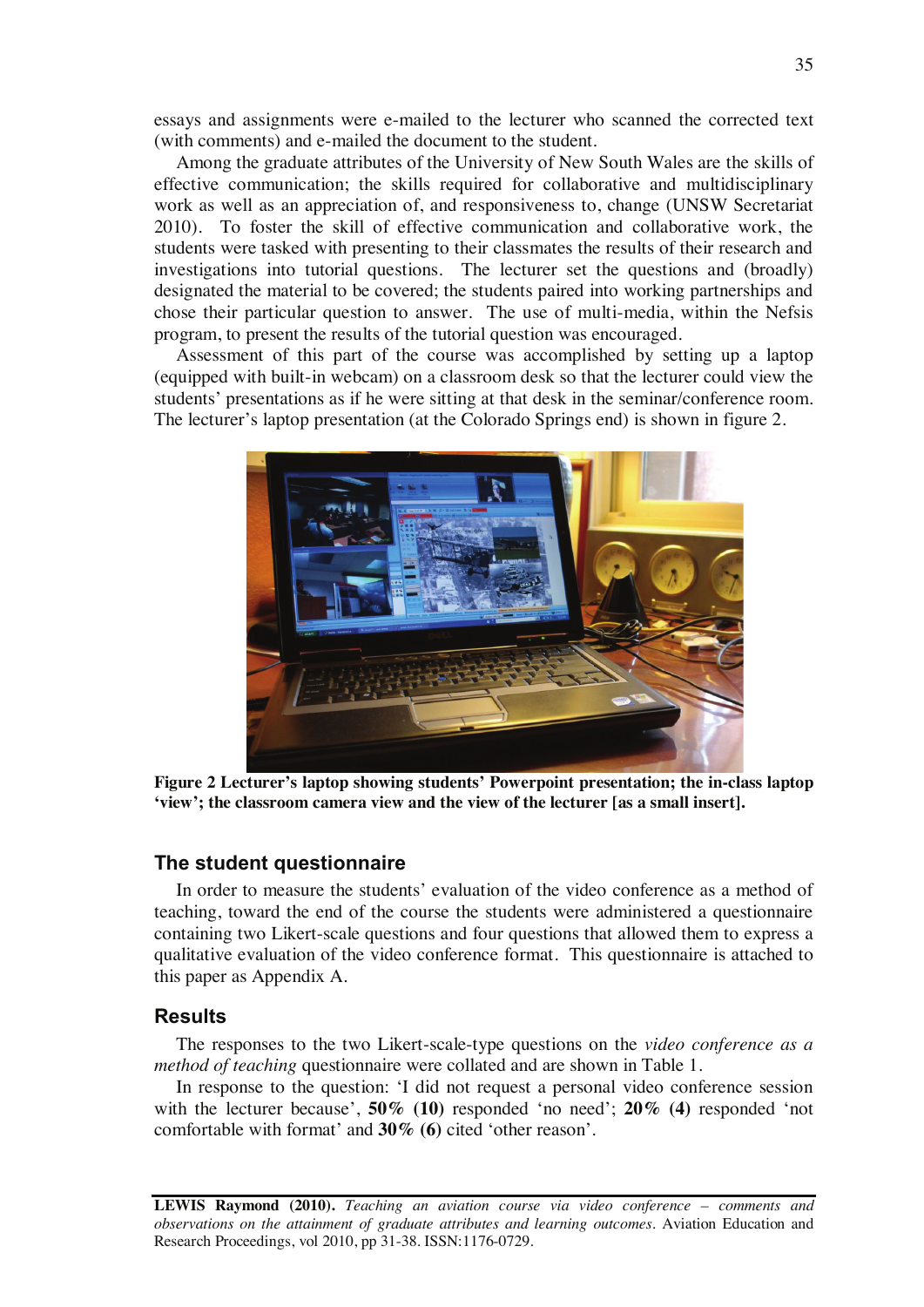In summary, 50% of students considered that the video conference is a successful method of teaching with 20% in disagreement to the question. Nevertheless, 70% of students indicated that they preferred face-to-face classroom teaching.

Interestingly, the lecturer issued many invitations to the students to avail themselves of a personal video conference tutorial. This feature of the Nefsis program was promoted as a key to high lecturer-student engagement. In fact, no student sought a one-on-one video conference with the lecturer. In response to the questionnaire question 'I did not request a personal video conference session with the lecturer because', 10 students responded: 'no need'; four reported that they were not comfortable with the format and six cited 'other reasons'.

In response to the qualitative questions regarding what the students liked or disliked or what could be done to improve video conferencing as a method of teaching, several students reported frustration with the hardware and software when it came to making their own class presentations.

| Teaching. I creditage of total respondents (actual number of respondents) |          |        |         |          |                               |  |  |
|---------------------------------------------------------------------------|----------|--------|---------|----------|-------------------------------|--|--|
|                                                                           | Strongly | Agree  | Neutral | Disagree | Strongly                      |  |  |
|                                                                           | Agree    |        |         |          | Disagree                      |  |  |
| consider that<br>the                                                      | $5\%$    | 45%    | $30\%$  | $20\%$   | $0\%$                         |  |  |
| video conference is a                                                     | (1)      | (9)    | (6)     | (4)      | $\boldsymbol{\left(0\right)}$ |  |  |
| successful method of                                                      |          |        |         |          |                               |  |  |
| teaching                                                                  |          |        |         |          |                               |  |  |
| I would prefer face-to-                                                   | 40%      | $30\%$ | 25%     | $5\%$    | $0\%$                         |  |  |
| classroom<br>face                                                         | (8)      | (6)    | (5)     | (1)      | (0)                           |  |  |
| teaching                                                                  |          |        |         |          |                               |  |  |
| <b>Total Number of Respondents: 20</b>                                    |          |        |         |          |                               |  |  |

**Table 1: Summary of Data: (Descriptive analysis): The Video Conference as a Method of Teaching: Percentage of total respondents (actual number of respondents)** 

## **Conclusion**

The technology of video conferencing has advanced rapidly in recent years. Picture and sound quality of room-based systems are reasonable and the costs of installing and running them are such that they are now becoming a realistic option for institutions teaching across more than one site. The growth of network technology and in particular the Internet has led to a greater awareness of the potential of conferencing systems for teaching, collaborative work, assessment and student support.

In this reported example of teaching a core aviation course – Introduction to Aviation – both lecturer and students worked co-operatively to master a new (to the participants) technology whilst achieving desired learning outcomes. Skills involved in scholarly enquiry; skills required for collaborative work as well as the skills of effective communication were fostered and demonstrated to the extent that students reported that their video conferencing paradigm was a success.

## **References**

Coventry, L (1995) Video Conferencing in Higher Education; Report issued by Institute for Computer Based Learning, Edinburgh, Heriot-Watt University.

Dehoney, J., & Reeves, T. (1999). Instructional and social dimensions of class web pages. *Journal of Computing in Higher Education, 10* (2), 19-41.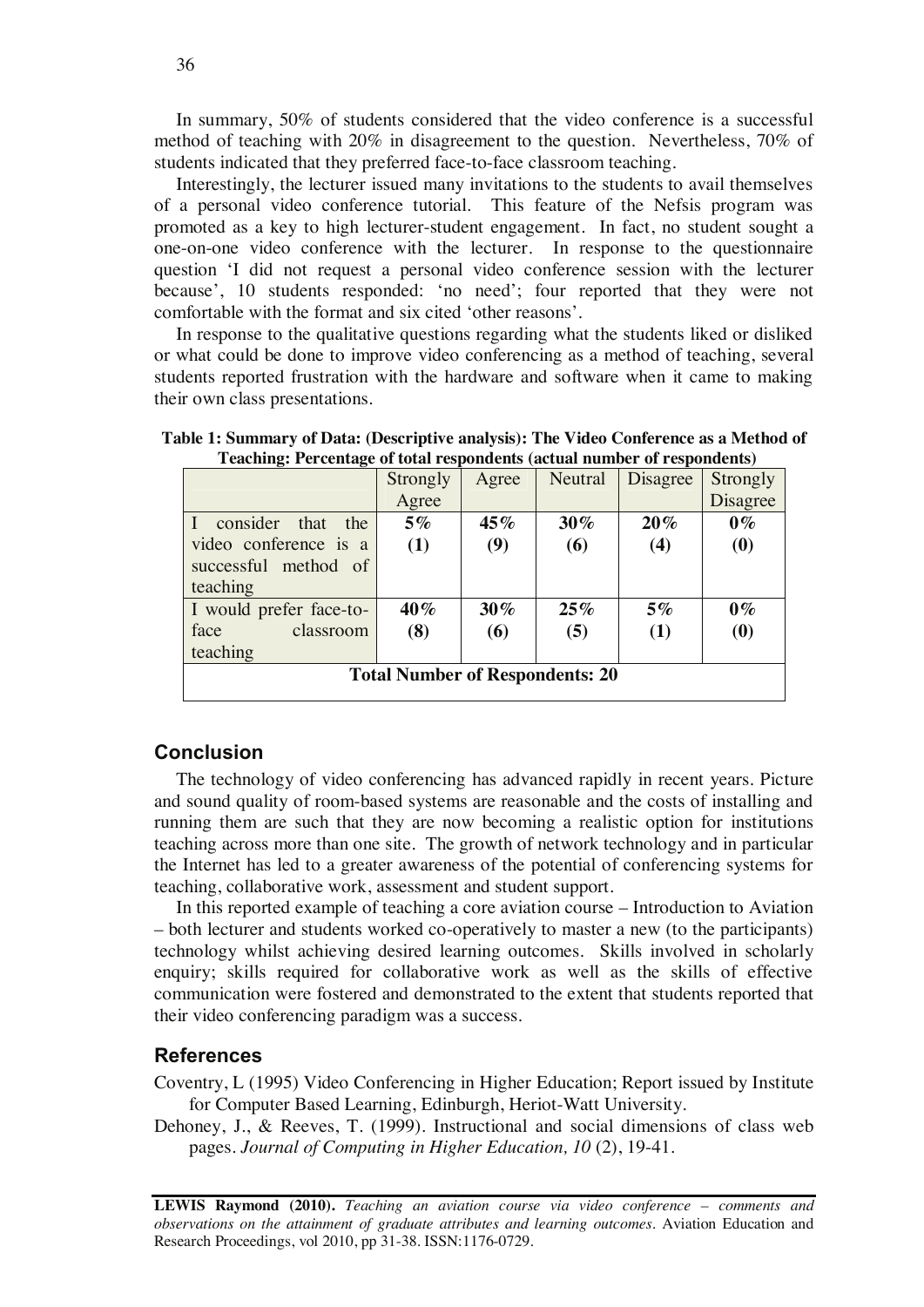Hawkins, F. (1987). *Human factors in flight*. Aldershot: Gower Technical Press.

- Jyoti, B & Spector, J. M (2009) Prioritization of online instructor roles: implications for competency-based teacher education programs, *Distance Education, 30* (3), 383- 397.
- Moti, F., & Barzilai, A. (2004). Designing course web sites for supporting lecture-based courses in higher education – some pedagogical aspects. *International Journal of Instructional Technology and Distance Learning, 1*(12). 37-50.
- Willis, B., & Dickinson J. (1997). Distance education and the world wide web. In H. H. Badrul (Ed.), *Web based instruction.* Englewood Cliffs. NJ: Educational Technology Publication.
- UNSW Secretariat (2010). *UNSW graduate attributes*. Accessed at: http://www.secretariat.unsw.edu.au/acboard/approved\_policy/graduate\_attributes.p  $df$  on  $5<sup>th</sup>$  May 2010.